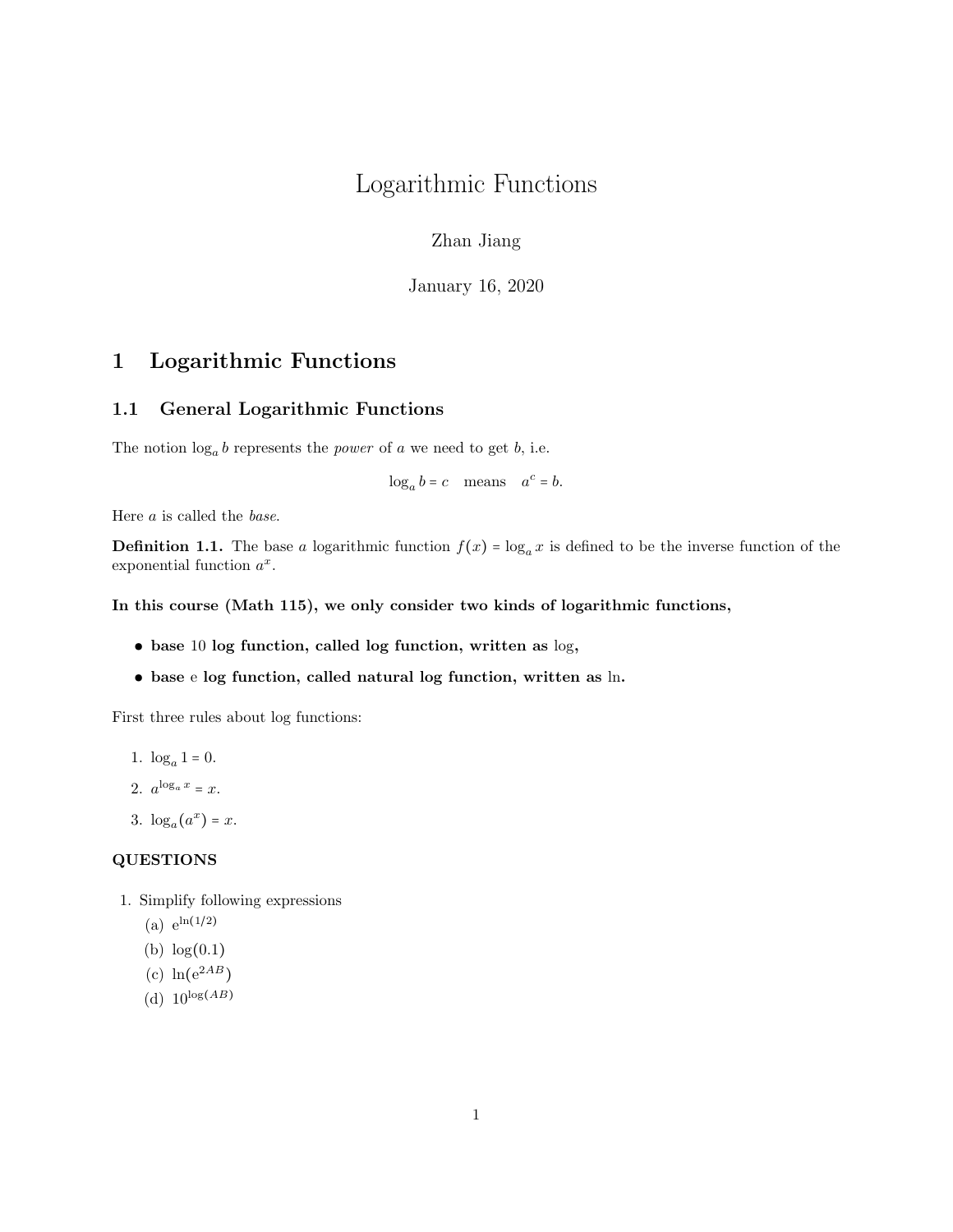- 2. Solve following equations using logs.
	- (a)  $10^x = 11$
	- (b)  $7 = 5e^{0.2x}$

# 1.2 Graph

Recall that the graphs of a function and its inverse function are symmetric about the line The graph for both ln and log are similar, just with different scales. See below



For both functions, the domain is  $\begin{array}{c} \begin{array}{c} \text{\normalsize$\hspace{2.5pt}$} \\ \text{\normalsize$\hspace{2.5pt}$} \end{array} \end{array}$  and the range is  $\begin{array}{c} \text{\normalsize$\hspace{2.5pt}$} \end{array}$ 

When x approaches 0, the function value of both function are approaching  $-\infty$ . Therefore the vertical line y-axis is the vertical asymptote of the graph.

Don't confuse the graph of a log function with functions of the form  $y = P_0(1 - e^{-x})$ . See below

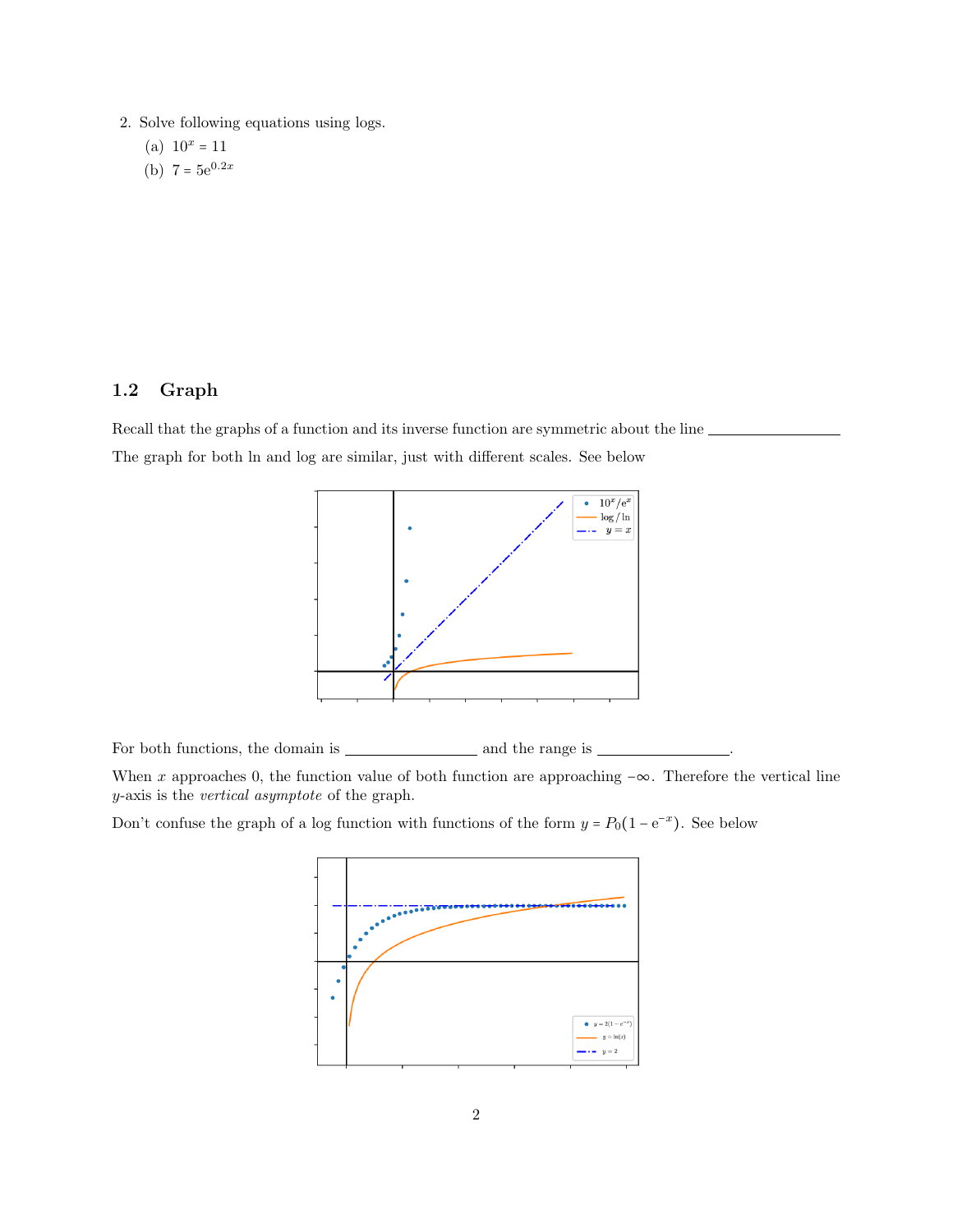The key differences are

- 2(1 e<sup>-x</sup>) is defined for all real numbers, while ln(x) is only defined for all positive numbers.
- 2(1–e<sup>-x</sup>) has a horizontal asymptote y = 2 and no vertical asymptotes. ln(x) has a vertical asymptote y-axis and no horizontal asymptotes.

# 1.3 Arithmetic of Log Functions

Three more rules

| Log function                            | <b>Exponential Function</b>    |  |
|-----------------------------------------|--------------------------------|--|
| $\log(AB) = \log(A) + \log(B)$          | $10^a \cdot 10^b = 10^{a+b}$   |  |
| $\log(\frac{A}{D}) = \log(A) - \log(B)$ | $\frac{10}{10^{b}} = 10^{a-b}$ |  |
| $\log(A^n) = n \log(A)$                 | $(10^a)^n = 10^{na}$           |  |

### 1.4 Questions

- 1. Solve following equations
	- (a)  $3^x = 11$
	- (b)  $2^x = e^{x+1}$
	- (c)  $7^{x+2} = e^{17x}$
	- (d)  $4e^{2x-3} 5 = e$

2. Persistent organic pollutants (POPS) are a serious environment hazard. Figure below shows their natural decay over time in human fat.

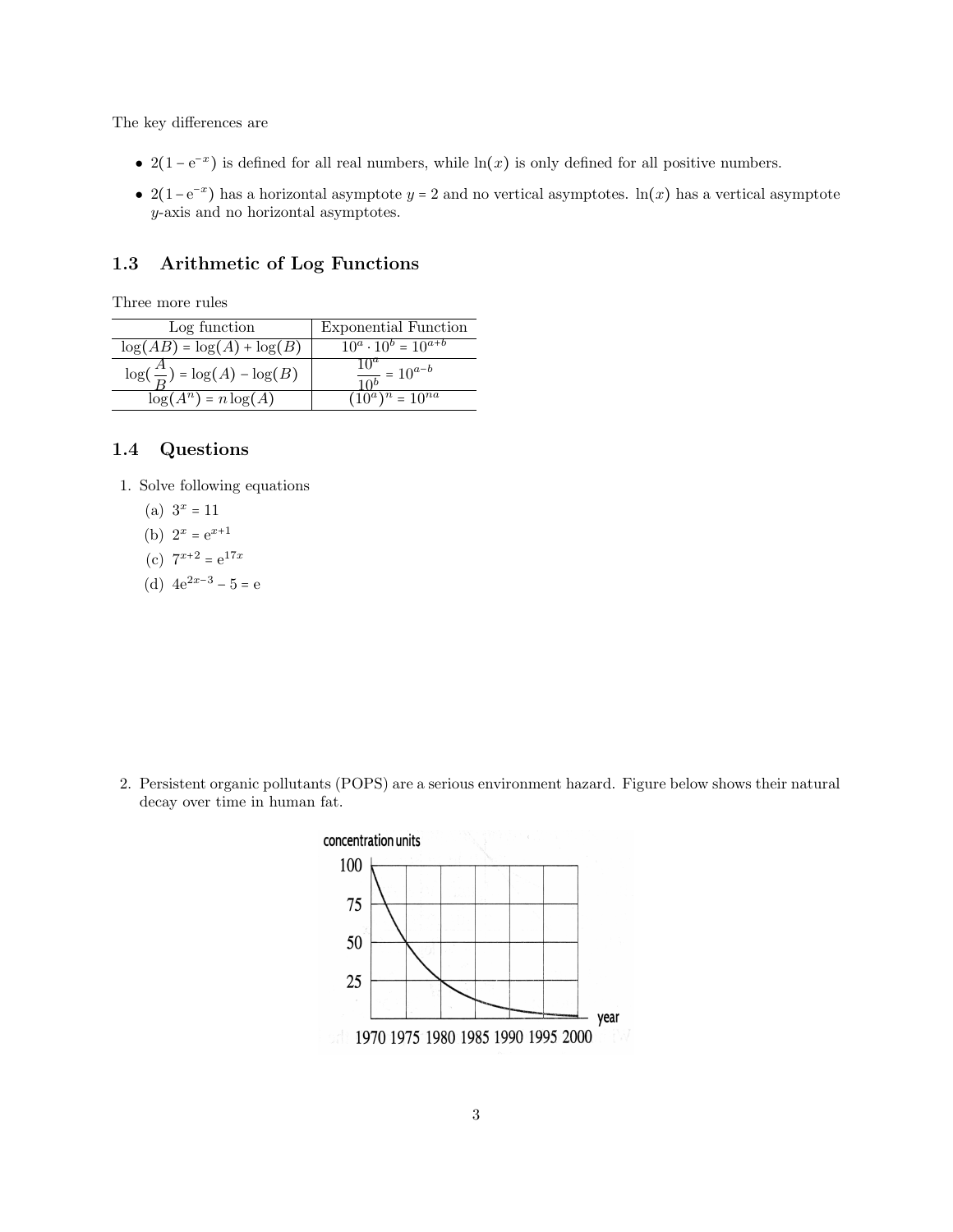- (a) It takes  $\frac{1}{\sqrt{2\pi}}$  years for the concentration to decrease from 100 units to 50 units, and years for the concentration to decrease from 50 units to 25 units. Explain why your answers suggest that the decay may be exponential.
- (b) Find an exponential function that models concentration  $C$  as a function  $t$ , the number of years since 1970.

- 3. At time t hours after taking the cough suppressant hydrocodone bitartrate, the amount A in mg, remaining in the body is given by  $A = 10(0.82)^t$ .
	- (a) How much of the drug is left in the body 6 hours after the dose is administered?
	- (b) How long is it until only 1 mg of the drug remains in the body?

4. The size of an exponentially growing bacteria colony doubles in 5 hours. How long will it take for the number of bacteria to triple?

5. Cyanide is used in solution to isolate gold in a mine. This may result in contaminated groundwater near the mine, requiring the poison be removed, as in the following table, where  $t$  is in years since 2012.

| $t$ (years)   |      |      |       |
|---------------|------|------|-------|
| c(t)<br>(ppm) | 25.0 | 91 S | 19.01 |

- (a) Find an exponential model for  $c(t)$ , the concentration, in parts per million, of cyanide in teh groundwater.
- (b) Use the model in part (a) to find the number of years it takes for the cyanide concentration to fall to 10 ppm.
- (c) The filtering process removing the cyanide is sped up so that the new model is  $D(t) = c(2t)$ . Find  $D(t)$ .